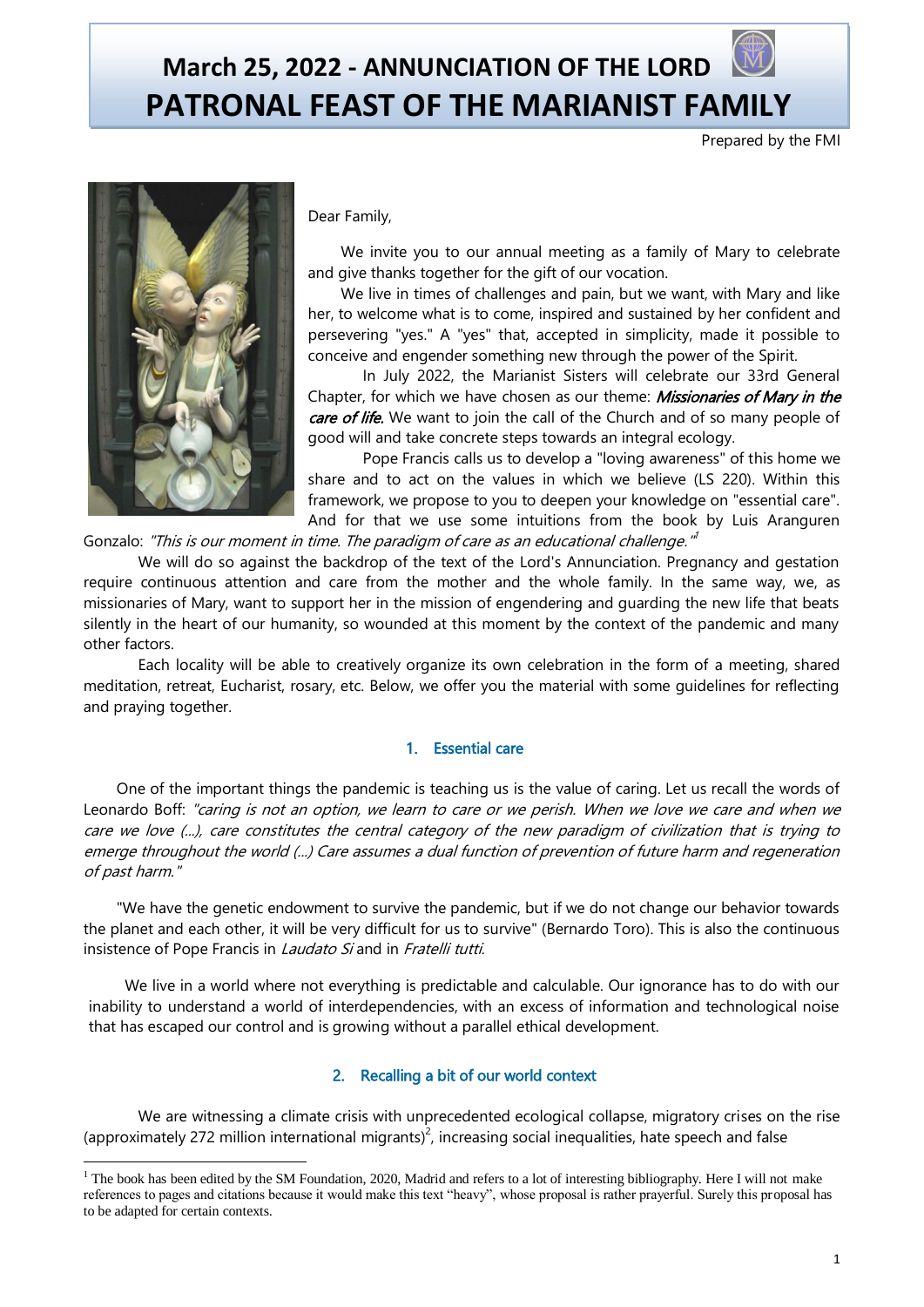dichotomies that today flood our mass media and social networks, millions of young people in Latin America and other parts of the world - who find no other means for vital subsistence than drug trafficking, organized crime, human and arms trafficking, etc... But in this context, God surprises us, as he surprised Mary, and continues to speak and send us messengers.

At this very moment, Pope Francis calls us to a global pact, to dream and walk together as one humanity, to take care of each other and our common home. Are we willing to assume with full awareness and responsibility the challenge before us?

There will be no change as a civilization if there is no **personal spiritual leap** towards a selfunderstanding of life from the care we have received. It is impossible to change a dehumanized system without a profound change of consciousness. It is life itself and its capacity to make it habitable that asks us to find a new way to order reality and to integrate ourselves into it. And tin that, we gain access through an inner leap that goes deeper, that is, a profound conversion.

(Suggestion: present photos or images of our global/local crisis context)

# 3. Remembering our first vocation: called to Life

GIVING and CARING are two basic human capabilities and tasks. Because giving and caring generate bonds with others and many bonds generate community. As missionaries of Mary, we are called to live and educate from that perspective. We are caregivers of life, who prolong this maternal mission of Mary today. This means and implies educating for the future of a global citizenship that we are all called to build together.



Either we take care or we perish. Care refers to all areas of our daily lives and includes economic and political development models as well as personal lifestyles and ways of living together. Caregiving becomes an educational emergency and a personal,

relational and organizational challenge. This is because devastation, a clear sign of a culture of neglect and exploitation, is today a landscape that invites us to reinvent ourselves and recreate new ways of life that are more respectful of this earth of which we are not owners, but caretakers, because we belong to it.

(Suggestion: spontaneously ask for forgiveness for not responding to this vocation of being caregivers of life where we are).

#### 4. The normality of carelessness

For a long time we have lived as though carelessness were normal without questioning or realizing it. The pandemic has intensified the legitimate desire to return to a normality that is anchored in the culture of encounter and that we desire to recover: affection, tenderness, hugs and bonds. It is also desirable to recover the normality of a life where basic needs are covered and not fall into the pit of social exclusion.

However, it is difficult for us to understand that it is precisely this other normality full of carelessness that has brought us to this current context. We have been dragged along by a normality where we have barely batted an eyelid in the face of increasing pollution, climate change, biodiversity loss, or the waste of finite fossil resources such as coal, gas and oil. We yearn for a normality that strives to promote successful and excellent people, but who make their personal success a goal that is only reserved for the strongest. It seems that that normality was the problem and we did not realize it. We cannot return to that normality. We are immersed in a great civilizational crisis and we need to broaden our vision. This is our moment in time: let's be bold, brave and creative. Let us help each other to understand and order our reality in a different way so that

2 <https://news.un.org/es/story/2019/09/1462242> - UN News.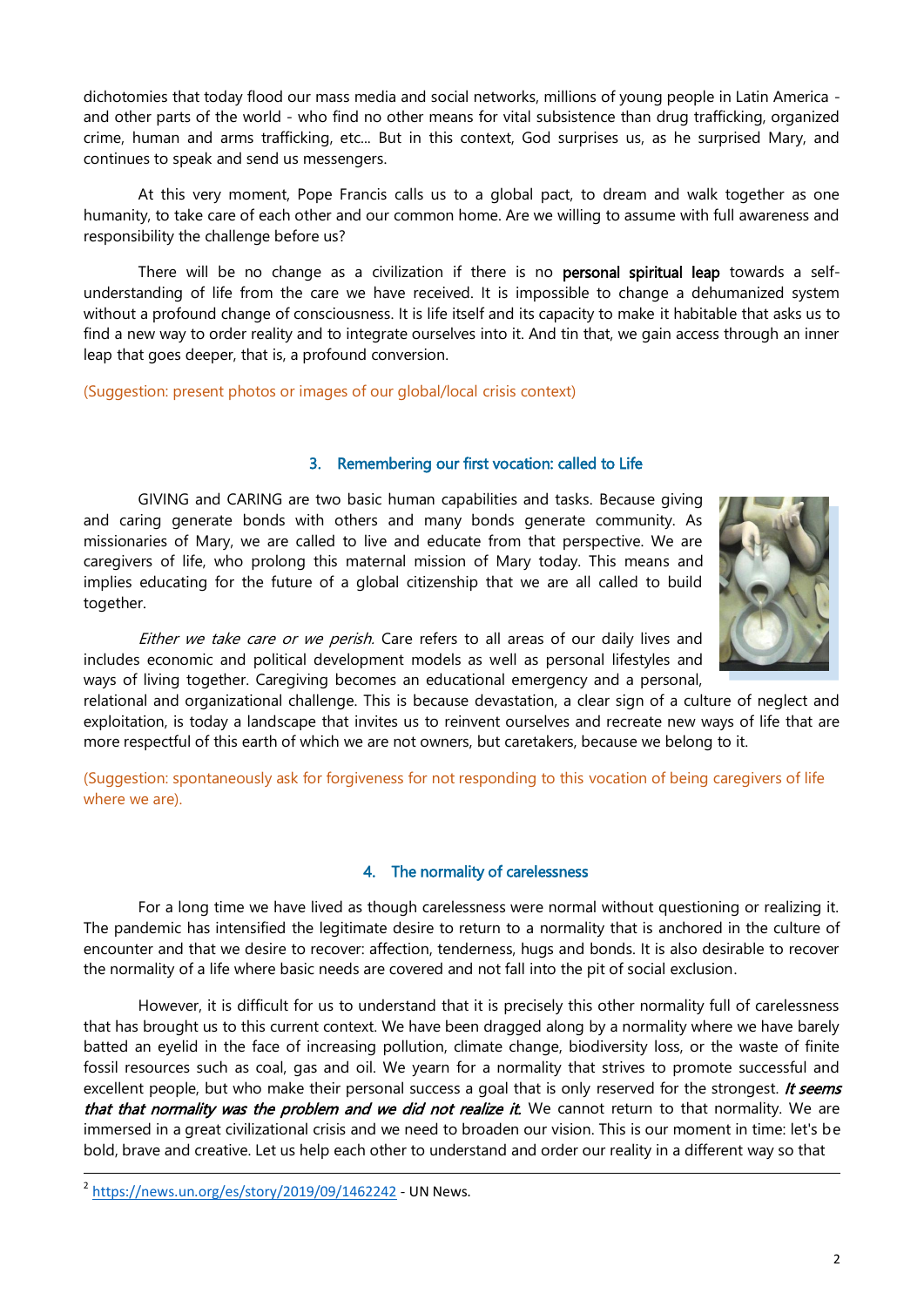we can live in it as brothers and sisters. This is our opportunity to connect with the deepest part of ourselves and allow something new to emerge.

#### (Suggestion: pause for personal reflection - what is the priority and essential in our lives?)

A change of mentality and awareness is urgently needed. This is our moment in time. There is a crack in everything. That is how the light enters. The pandemic... that's the crack. In these difficult times, care emerges as a possibility for the future in which we allow new fertility to arise, whether in the personal sphere, in personal relationships, in organizations, in educational models or in the way we live as a species on the planet. Only through care can we put health resources at the service of all, move from competitiveness to collaboration, from the self to the we.

Perhaps the most effective vaccine is another way of living. But are we ready for it? The ethic of care drives a new way of living. Let us seek together the newness that is announced to us in our everyday situations. Let's help each other to rescue what is essential.

#### 5. Contemplating some "mysteries" of life

(...having as a background the text of Lk 1: 26-38)

1. Receptivity: We are not the masters of life. Life is given to us, it is gifted to us. Our creativity is the response to the gift of living on this planet. We are the fruit of our activities and our passivities, that is, of the awareness of how much we have received. And what we have received is what allows us to mobilize.

Caring is more than a way of acting; it is the awareness of having been cared for throughout our history as a human species and as individual beings. Let us remember for a moment, all the care that has gone into making us here today: the care of our parents and family, our communities, our church, our teachers, etc. We can do a paraphrase: *I have been loved and cared for, therefore I am.* 

Recognizing that we are welcomed, loved and cherished by the life unfolding in the universe, on Earth and in the family into which each of us was born is the first pillar of care. A pillar that reminds us how important it is to let ourselves act, to let ourselves be, to let all the receptivities that sustain us flow.

# (Suggestion: pause to acknowledge and thank this mystery of receptivity without which we would not be here today. - "Thanks be to Life, which has given us so much"...).

2. Necessary downsizing and sobriety: The promises of *more, bigger, faster and farther* have led us to a dead end. Yesterday's sustainable growth is now giving way to the necessary downsizing. By this term we mean a political, economic, social and cultural project whose goal is that to live better, producing and consuming less. More is not necessarily better, and less (from the perspective of the rich West) is enough. Downsizing does not aim to lead us to impoverishing levels of production and consumption, but rather to restore the balances with the natural environment that industrialization, urbanization and human depredation have broken. It is a proposal that prioritizes life and the common good.



At a more global level, care rests on far-reaching economic and political decisions. At the local level, care is also at home in *a sober life in the way of living and consuming*. Sobriety is not scarcity, but satisfaction in living with enough. Living well with less. That means a revolution in our lifestyles. In some contexts, the opposite is true: people don't even have what they need to live. For this very reason, the experience of a chosen sobriety, lived in a happy and generous way, is a sign of care for oneself, for others and for the real situation in which we are living.

(Suggestion: reflect on what can I do personally to live this - "less is more"?)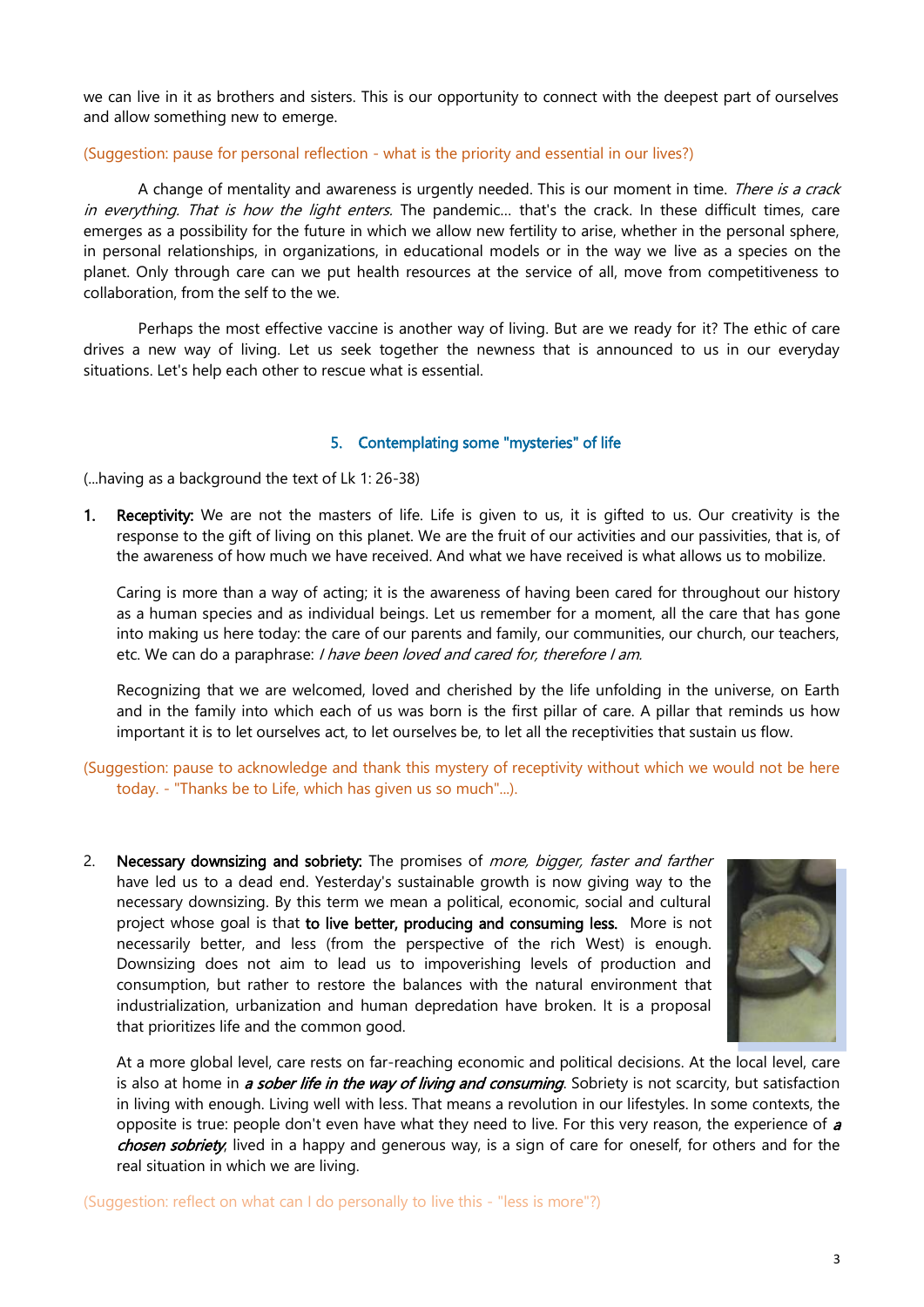3. Interdependence: Care comes to accompany us in this *network of relationships* and encounters of which we are a part. Not just encounters of persons. Biology, physics, astronomy and spirituality remind us that everything is interconnected. Laudato Si' speaks of the care of the common home and its transversal axis is "everything is interconnected". All living things are related and, in the same way, so are peace, justice and the preservation of creation.



When I say "I", I cannot refer to a body isolated or separated from the rest. This self

needs air, water, and other human beings to make its life. Therefore, interdependence forces us to think of a single world, a common project of humanity. This is the insistent call of Fratelli tutti.

(Suggestion: pause to feel the mystery of interdependence: do you feel part of this immense vital network, which generously and gratuitously keeps you alive at every moment?)

4. Heartfelt reasoning: We need to develop a warm and heartfelt reasoning, which emerges from within feeling and emotion. A type of reasoning that leaves room for not knowing, for uncertainty, for openness to listen to each other and to seek together the ways of the Lord, facilitating spaces of participation and co-responsibility in a community of disciples.

Caring puts us in connection with that reasoning capable of being affected by the situations that hurt and not being indifferent. A warm reasoning that allows us to face the harshness of life in a society of fatigue, dispersion, acceleration and competitiveness. A reasoning that does not fragment reality into pieces, but integrates it. A reasoning that understands that humanity and the planet are one. A heartfelt reasoning that focuses on the care of life and stands against all forms of abuse of life. A reasoning that is attentive to its own fragility and that of its surroundings, and that knows how to leave space to contemplate how God approaches and whispers creative words and new proposals, new "annunciations."

(Suggestion: How do we feel and live this heartfelt reasoning in everyday life? Can we make some concrete gesture as a local Marianist Family that expresses our being missionaries of Mary in the care of life?)

There is hope, Pope Francis tells us. "There is a nobility in the duty to care for creation through little daily actions, and it is wonderful how education can bring about real changes in lifestyle." (LS 211)

# **"bring the whole human family together (...) for we know that things can change. "** (LS 13)

We invite you to visit these pages:

- Dicastery for Promoting Integral Human Development: in Italian, English and Spanish <https://www.humandevelopment.va/en/progetti/laudato-si-action-platform.html>

- Laudato Si' Platform (several languages): [https://plataformadeaccionlaudatosi.org](https://plataformadeaccionlaudatosi.org/)